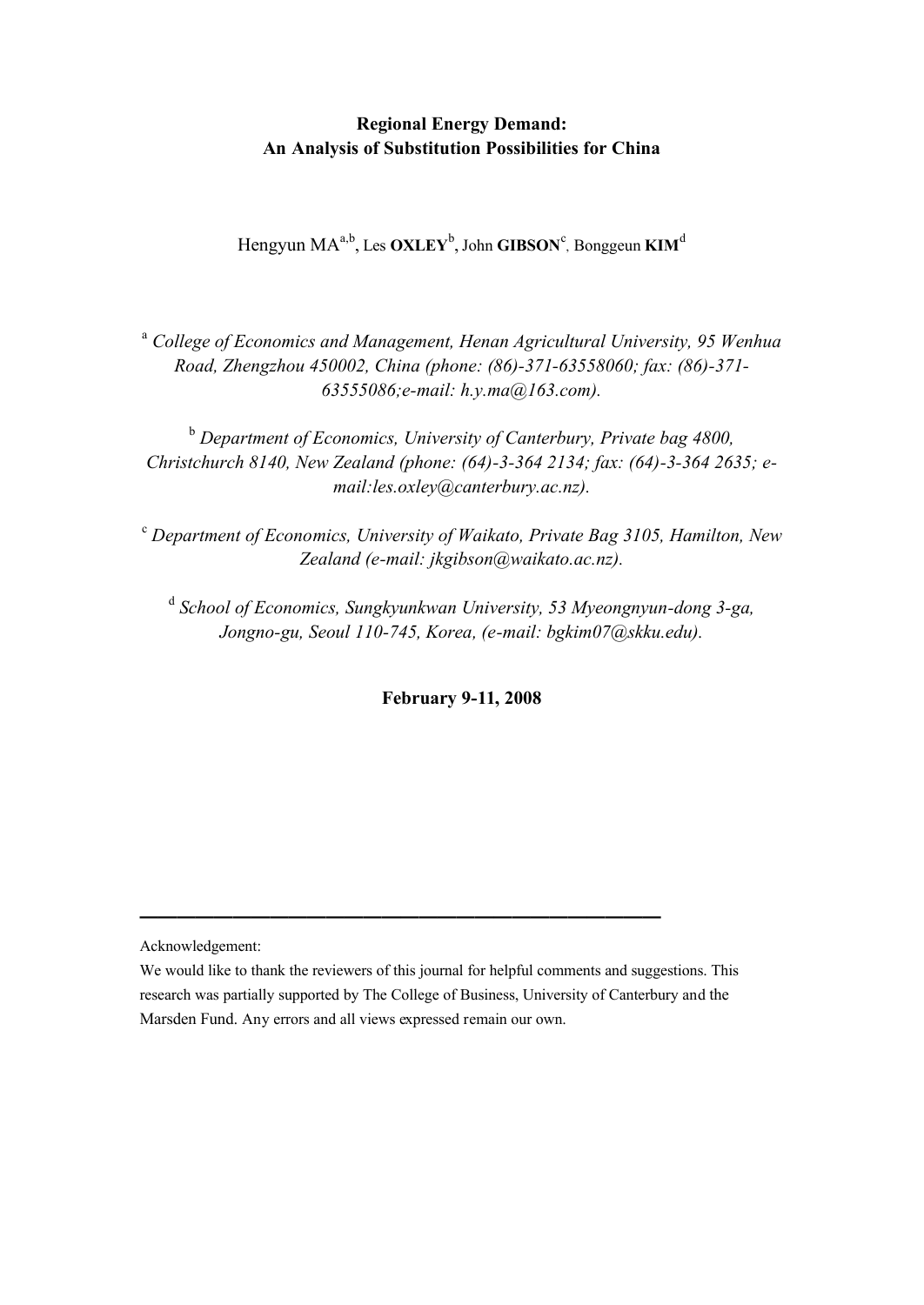# **Regional Energy Demand: An Analysis of Substitution Possibilities for China**

## **1. Introduction**

 China's share of global energy consumption has almost doubled over the past 20 years. China's oil production averaged 25% more than consumption in the 1980s, however, now nearly half of total oil consumption is imported to ensure security of supply from overseas, which has caused political tensions (Stokes, 2005). China's energy demand is also changing due to a rising environmental awareness. Public policy now aims to see the share of coal (which China has large stocks of) consumption gradually decline with electricity increasing. As a result, rising energy use and declining reliance on coal will affect both world energy markets and the nature of China's future economic growth.

 Many studies (Shiu and Lam, 2004; Zou and Chau, 2006; Han et al., 2004; Wang et al., 2005; Garbaccio et al., 1999; Fisher-Vanden et al., 2004; Price et al., 2001; Sinton and Levine, 1998; Sinton and Fridley, 2000; Hu and Wang, 2006) provide a variety of forecasts, however, more informed estimates of how rising energy prices, coupled with technical change, will affect the Chinese economy require knowledge of the ease with which energy can be substituted for other types of inputs (including substitution between different energy inputs) and the actual and potential effects of technological change on the efficient use of energy.

 More importantly, the economic development is uneven across regions in China due to preferential policy and geographical location. For the sectoral economic development, the distribution of natural resources can be one of the most critical determinants. In fact, the distribution of energy production is extremely uneven across provinces. For example, large quantity of coal is produced in Shanxi province, accounting for 25% of national total coal production. In addition, coal production in Shandong, Neimeng and Henan provinces also account for about 10% of national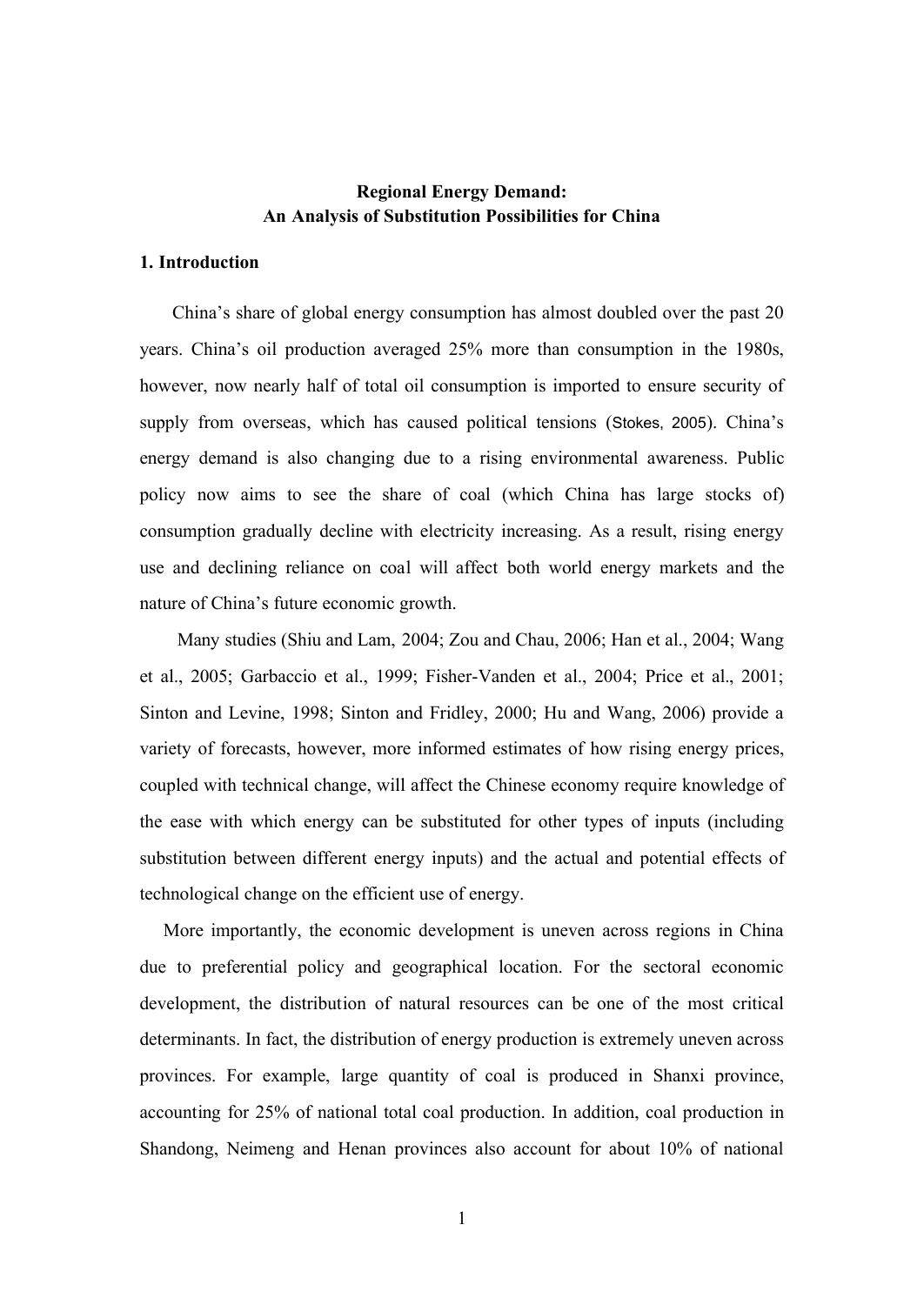total. On the other hand, coal is not consumed evenly across regions, which is mostly depends upon regional economic growth. Therefore, all these characteristics in energy production and consumption are expected to lead to significant differences in technological change, demand and factor substitution for energy economic sector.

The focus of this poster estimates technological change, factor demand and interfactor and interfuel substitutability using a new and appropriate dataset and rigorous econometric methods for seven regions in mainland China. Meanwhile, we decompose changing energy intensity to ascertain the driving forces in energy intensity increase by regions.

#### **2. Methodologies**

We employ a translog cost function to estimate energy demand elasticities (Cho, et al., 2004; Berndt and Wood, 1979; Debertin, et al., 1990; Christopoulos and Tsionas, 2002; Welsch and Ochsen, 2005). Moreover, the translog cost function is a convenient specification of duality theory and as a second order approximation, it allows one to avoid the need to specify a particular production function (Stratopoulos et al., 2000). Nor is it necessary to assume constant or equal elasticities of substitution (Woodland, 1975).

We model how a change in an individual fuel price affects fuel consumption through the feedback effect between interfuel and interfactor substitution, assuming that the production function is weakly separable in the major components of energy, capital and labor. This assumption allows us to construct an aggregate energy-price index from fuel prices. We can then assume that energy, capital and labor are homothetic in their components so that we can specify a homothetic fuel cost share equation. Thus, a second-order approximation of cost as a function of time, the logged input price and log output is used for the non-homothetic translog total factor cost function.

Following a two-stage approach suggested by Pindyck (1979), we first estimate the homothetic translog fuel cost share equation assuming constant returns to scale. The resulting parameter estimates yield the partial own- and cross-price elasticities of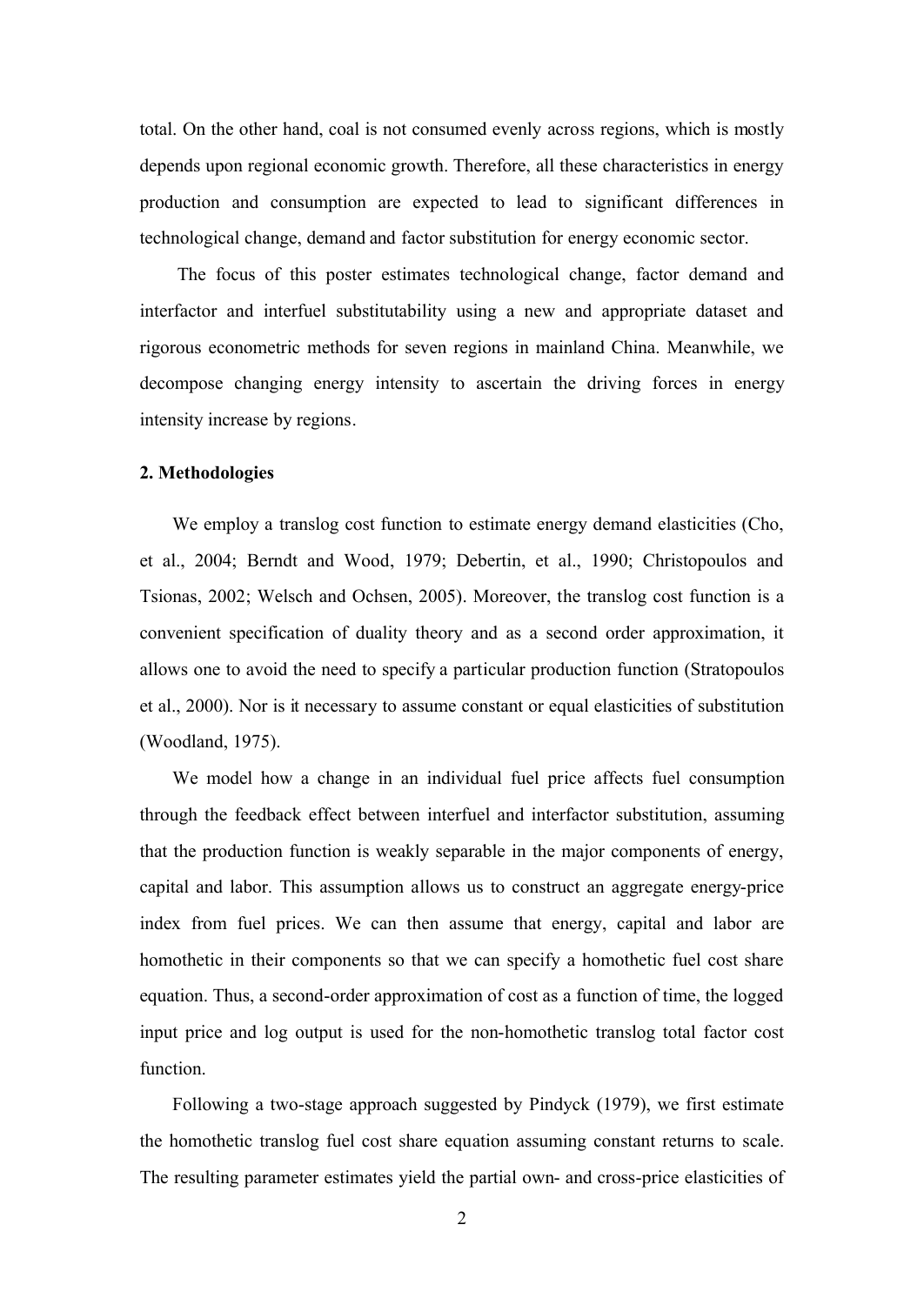the fuel sources. The fitted fuel cost is computed using the estimated parameters and serves as an instrumental variable for the aggregate price of energy. We then estimate the non-homothetic translog factor cost function and factor share equations simultaneously with the relevant restrictions imposed.

The Allen partial elasticities of substitution  $(S_{ij})$  and own-price elasticities  $(h_{ij})$ and cross-price elasticities  $(h_{ij})$  of factor demand for the production process are calculated (Allen, 1938; Uzawa, 1962). Following Welsch and Ochsen (2005), we decompose the energy intensity ( *e* ) to various driving forces, such as factor substitution and technological change.

## **3. Data**

We use three factor inputs: aggregate energy use (E), capital stock (K) and labor use (L). The total cost series (TC) is constructed as the sum of aggregate energy use, capital stock and labor use. Three factor share series are calculated based on total cost series and three factor inputs. The aggregate energy input (E) is the sum of four fuel inputs: coal (CO), electricity (EL), gasoline (GA) and diesel (DI). Each fuel input cost is the product of its consumption and price. Individual fuel consumption and price data are used to construct four fuel cost share series. The labor input cost is based upon the total wage payment.

Three factor price indices are constructed. The aggregate energy price index  $(P<sub>E</sub>)$ is computed using the estimated parameters. The capital stock price index  $(P_K)$  is obtained from the China Statistical Yearbook (CSY). The labor price index  $(P_L)$  is used as the labor wage rate, which is obtained by dividing total wage payment by total employment. All three factor price indices use 1995 as the base year.

Total output (Y) is represented by real GDP. We use a weighted index of the consumer price index and the fixed assets price index to deflate GDP based on the fact that GDP in China mainly consists of labor and capital costs.

All the above indicators are obtained for each of the 31 provinces (autonomous regions or municipalities) and for each year from 1995-2004, giving us a panel database with a total of 310 observations.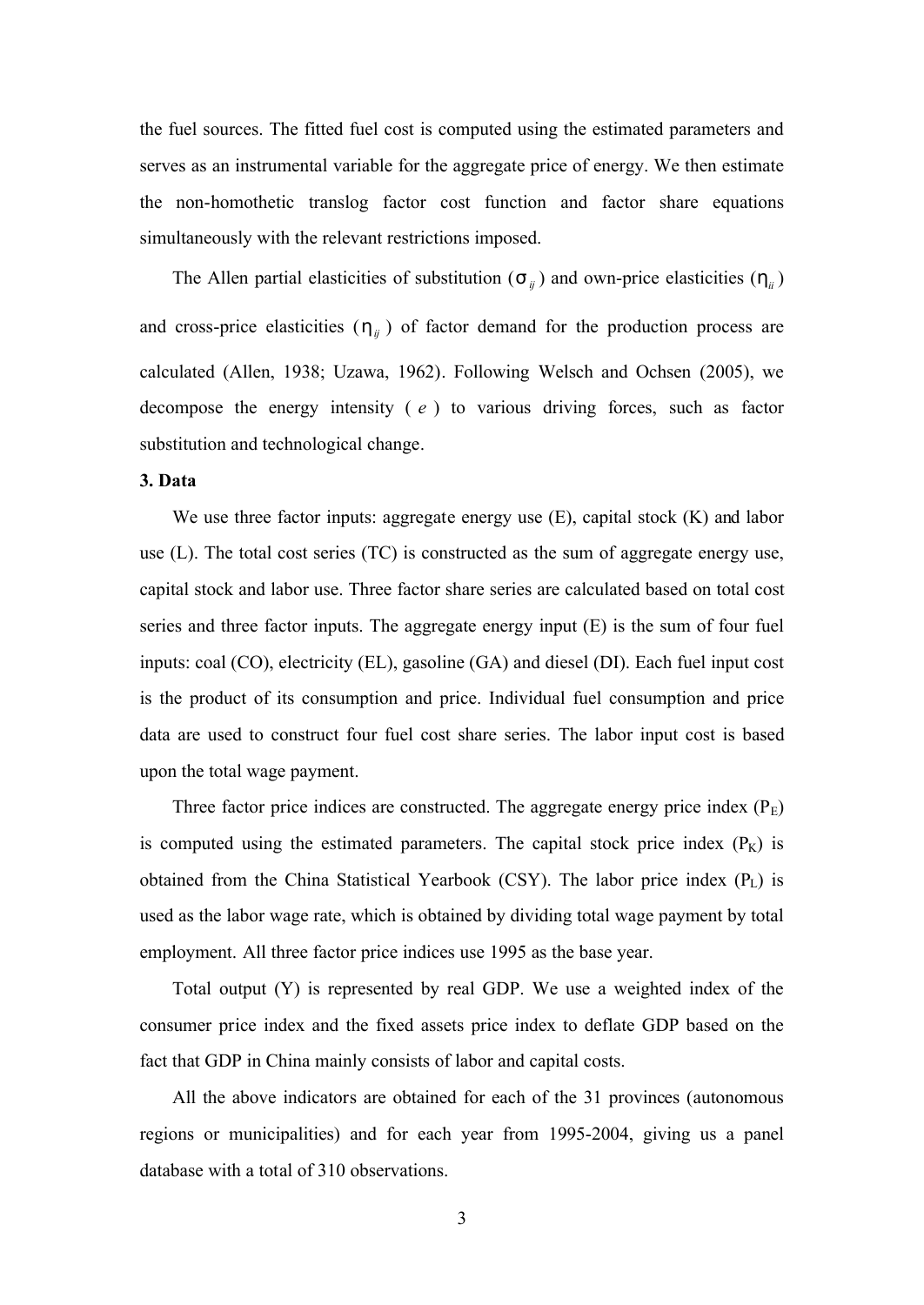The three main sources of data for this study are CSY (for general statistics), the China Energy Yearbook (for energy price data) and the State Development Planning Commission of China (SDPC). We construct a capital stock series by employing the following equation:

$$
K_t = K_{t-1}(1 - d) + I_t
$$

where  $K_t$  is current capital stock,  $K_{t-1}$  is previous year capital stock, d is the capital depreciation rate, and  $I_t$  is current year capital investment. The total capital stock in 1994 comes from Table 4 of Li (2003). This total stock is disaggregated into agriculture, industry, construction, transportation and commerce, based on the allocation of capital replacement investment in 1994. The total capital depreciation is taken as capital at factor cost, which is consistent with the current cost accounting system in China and the use of GDP as an output indicator.

## **4. Results**

 To conduct our estimates, we present the shares of both factor cost and aggregate energy cost by seven regions (Table 1). These shares are average during the study period 1994-2004. First, it can be seen from Table 1 that there are apparent difference in the composition of factor cost across seven regions. For example, the labor share is the lowest (45%) while energy and capital shares are the highest (31% and 24%, respectively) in region 2. In contrast, energy and capital shares are the lowest (25% and 11%, respectively) while the labor share is the highest (64%) in region 1. Second, it can be seen from table 1 that there also are apparent difference in the structure of aggregate energy cost across seven regions. For instance, the coal shares range from the lowest 11% in region 2 to the highest 20% in region 1; the gasoline shares range from the lowest 9% in region 1 to the highest 15% in region 3; the electricity shares range from the lowest 54% in region 3 to the highest 61% in region 2; the diesel shares range from the lowest 12% in region 1 to the highest 17% in region 5.

### *4.1 Interfactor substitution*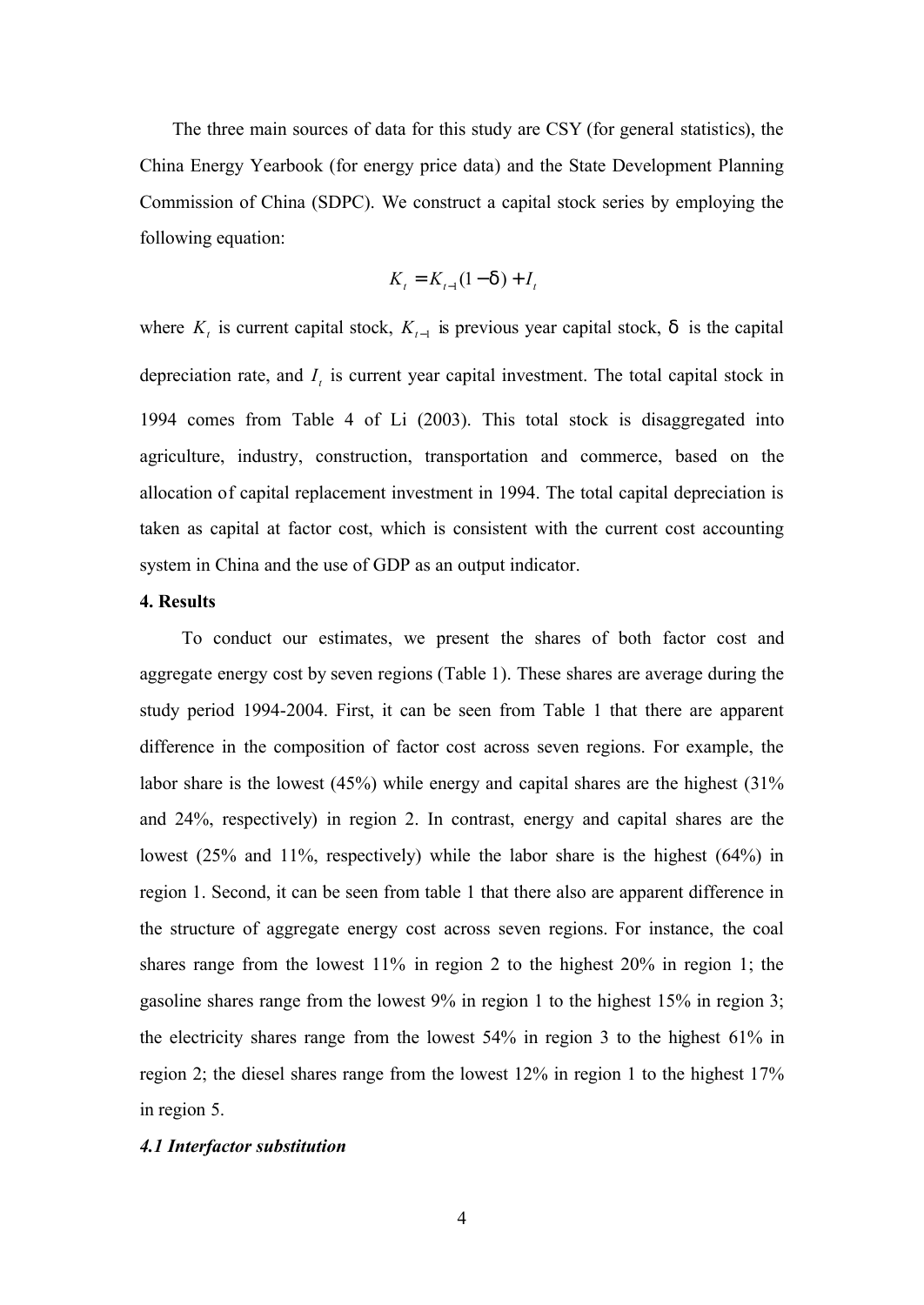Using the estimated parameters (not reported here) and shares of Table 1, we can calculate the implied elasticities of substitution ( $S_{ij}$ ) and price elasticities ( $h_{ij}$ ) of factor demand for the interfactor substitution to be calculated. The results of these calculations are shown in Table 2, where several important features are apparent:

 First, both demand and substitution elasticities vary in magnitude across seven regions. In general, the elasticities of substitution of energy and capital are larger than of energy and labor and also vary more apparently across regions. For example, the elasticity of substitution of energy and capital are the largest  $(S_{EK} = 0.90)$  but the elasticity of substitution of energy and labor is the smallest ( $S_{EL}$  =0.56) in region 2. In contrast, there is not significant substitution of energy-capital and capital-labor in regions 1, 4, 5 and 6.

 Second, estimated own-price elasticities of energy are extremely similar and significant across seven regions,  $h_{EE} = -0.47$ . Energy is more responsive to a change in labor price than in capital price. The former are all statistically significant, but the later are partially significant, only in regions 2, 3 and 7. No complementary is found among energy, capital and labor in this study in any region. All the cross-price elasticities are less than one, suggesting that the scope for substituting capital and labor for energy in China is somewhat regionally limited.

#### **4.2 Interfuel substitution**

The implied elasticities of substitution  $(S_{ij})$  and price elasticities  $(h_{ij})$  of fuel regional demand are presented in Table 3. Several important features are apparent in Table 3:

(i) coal and electricity have substantial substitution possibilities – the estimated *s CO*−*EL* range from 1.38 in region 1 to 1.67 in regions 2. This finding has something to do with regional energy production and preferential policy. Namely, the substitution of coal-electricity is slower in coal producing areas (e.g., region 1), while it is faster in non-coal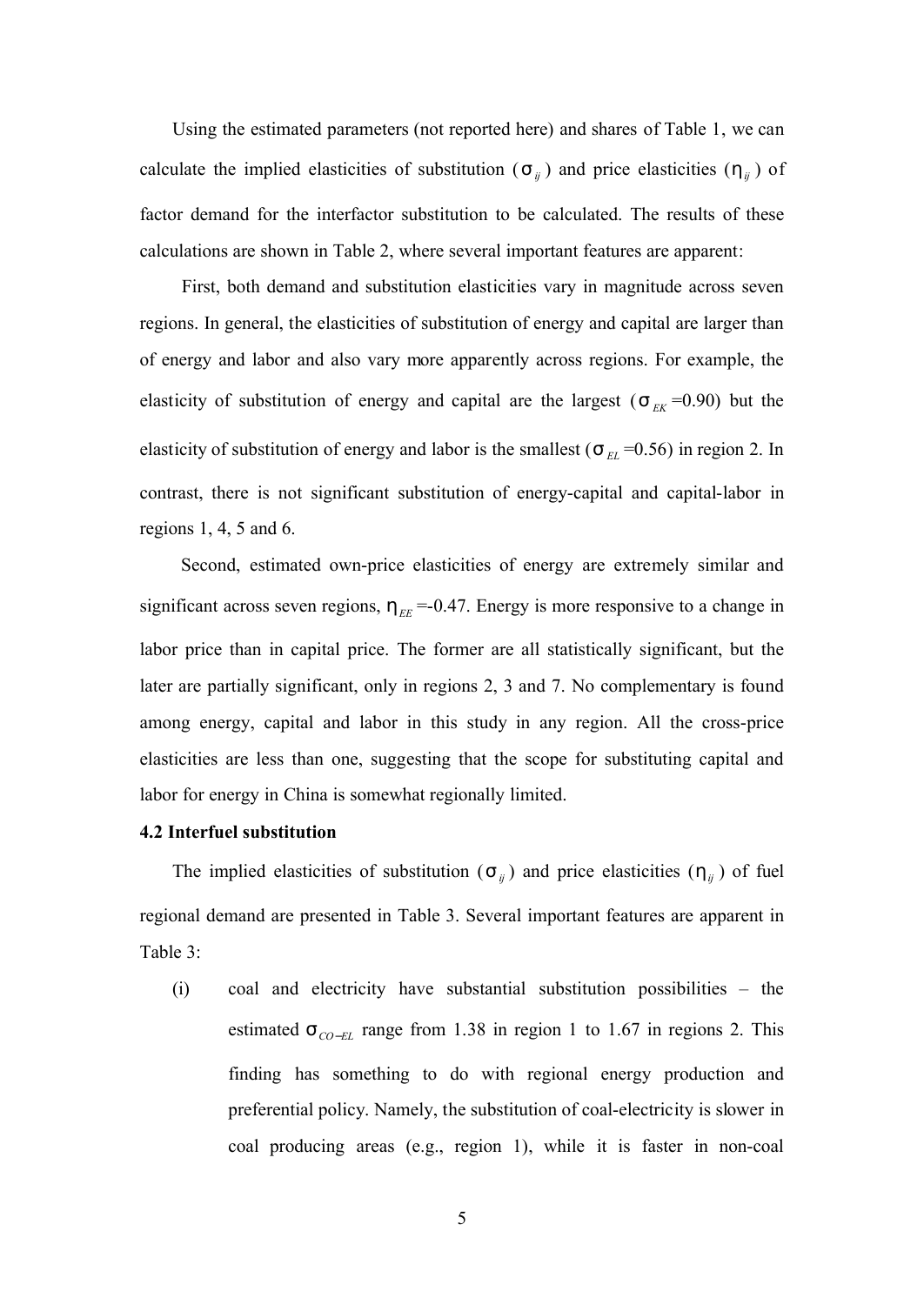producing areas (e.g., region 2, including Beijing Tianjin and Shanghai) due to environmental regulation.

- (ii) in contrast, coal and other fuel sources appear to be complementary. Specifically, coal and diesel are significant complementary with an elasticity of more than one. Coal and gasoline show to be complementary but not to be significant. Regional variations in magnitude of complementarities of coal-diesel are also apparent. For example, the largest complementarity of coal-diesel can be found in region 2  $(S_{CO-DI} = 2.68)$ , while the smallest can be found in region 3 ( $S_{CO-DI} = 1.36$ , three northeast provinces).
- (iii) gasoline and electricity are slightly significantly substitutable ( $S_{GA-EL}$  is about 0.60), but they are insignificant for all of regions. Gasoline and diesel are substitutable for some regions but they are complementary in other regions. However, these elasticities are all less than one;
- (iv) likewise, electricity and diesel are slightly significantly substitutable for all seven regions.
- (v) The own-price elasticities are statistically significant only for coal and electricity, but they are all less than one. It seems that no much variation in magnitude of the own-price elasticites can be found across regions for both coal and electricity. However, it can be found that price change of coal is more sensitive in producing areas and northeast provinces.
- (vi) In addition, cross-price elasticities are all less than one and most of them are insignificant across regions.

Total own- and cross-price elasticities of fuel demand are presented in Table 4, which provides several notable conclusions:

(i) The estimated results suggest that some fuel sources are substitutable and others are complementary. However, their magnitudes vary by fuels and by regions apparently. For example, coal-gasoline and coal-diesel are all complementary, while coal-electricity and electricity-diesel are all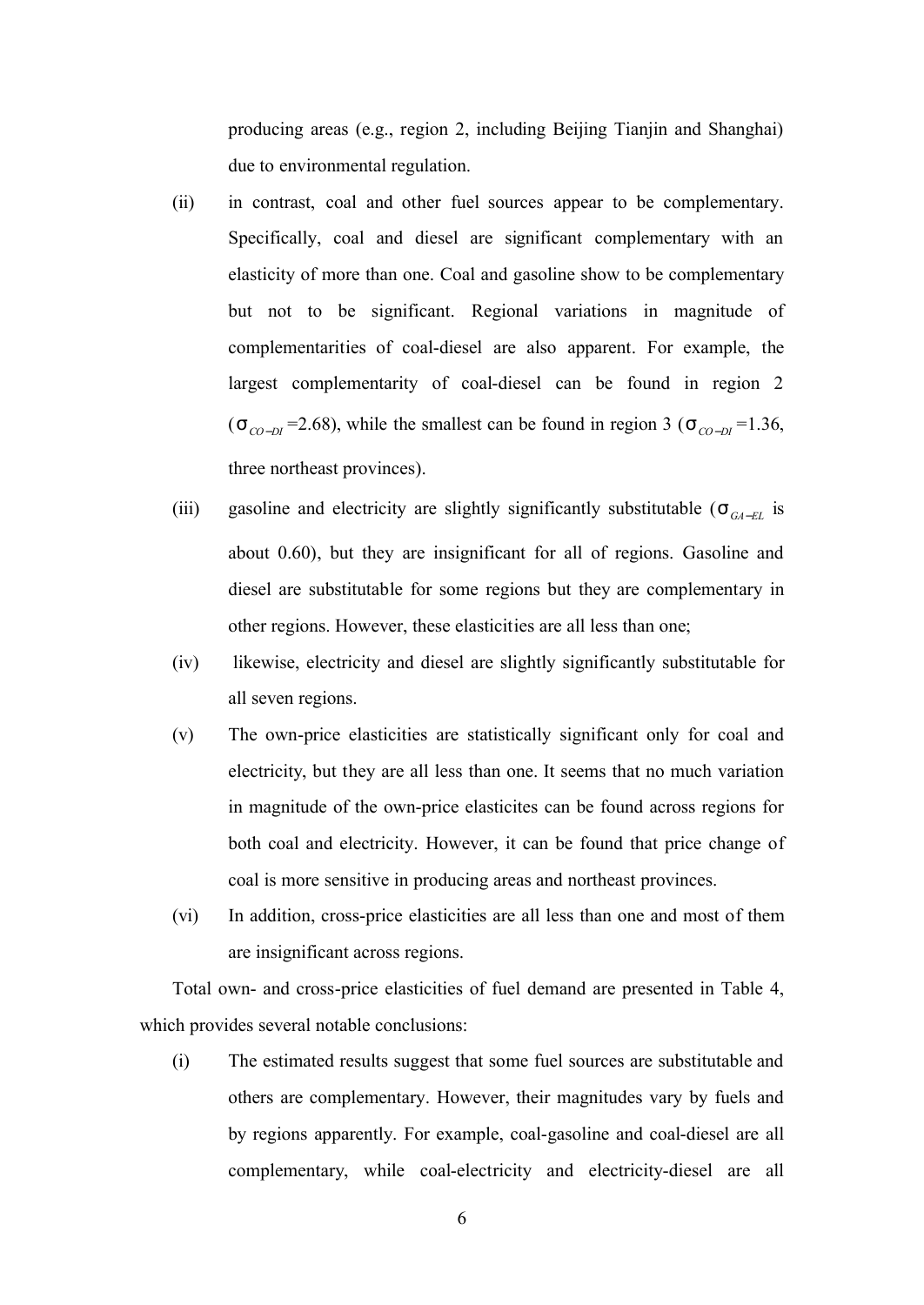substitutable. Of all cross-price elasticities, coal and electricity have the most possibility of substitution, with  $h_{EL-CO}^{*}$  =0.73 in region 2 and  $h_{EL-CO}^{*}$  =0.54 in region 6;

(ii) The fuel demands of coal and electricity are more sensitive to their own price change than of gasoline and diesel. In other words, the former are elastic while the later are inelastic. It is also clear that demand of fuel elements vary across region. For example, the largest elasticity of demand of coal can be found in regions 1 and 6 ( $h_{CO-CO}^{*}=0.64$ ) while the smallest

in region 2 ( $h_{CO-CO}^{*}$ =0.50).

### **4.3 The roles of substitution, technologies and production**

The change in energy intensity is decomposed into budget, substitution, technology and output effects, which is displayed in Table 5. It can be seen from Table 5 that the general pattern of the change in energy intensity is similar across regions, which shows "budget" and technological change are two major drivers. However, the variations are also apparent in the changing pattern of energy intensity across regions.

First, region 3 actually reduces its energy intensity by about 4.3%, which is mainly due to combination of "budget" effect and technological change. The increasing energy price forces enterprises to reduce energy use, which reduce energy intensity by more than 35% in region 3. In fact, the aggregate energy price increased by 45% (which is almost twice of national average) during the study period and theoretically hinders energy use in region 3. This region is the old industrial heartland in China's northeast (China's equivalent of the "rustbelt") and unsurprisingly this region has the smallest effect of technological change. Until recently, this region lacked investment so that its energy intensity reflects the minimum effect of technological change and the continuing importance of heavy industry and military industry bases. Price changes will contribute more to changes in energy intensity in regions such as this where the energy intensity (at given cost shares) is high.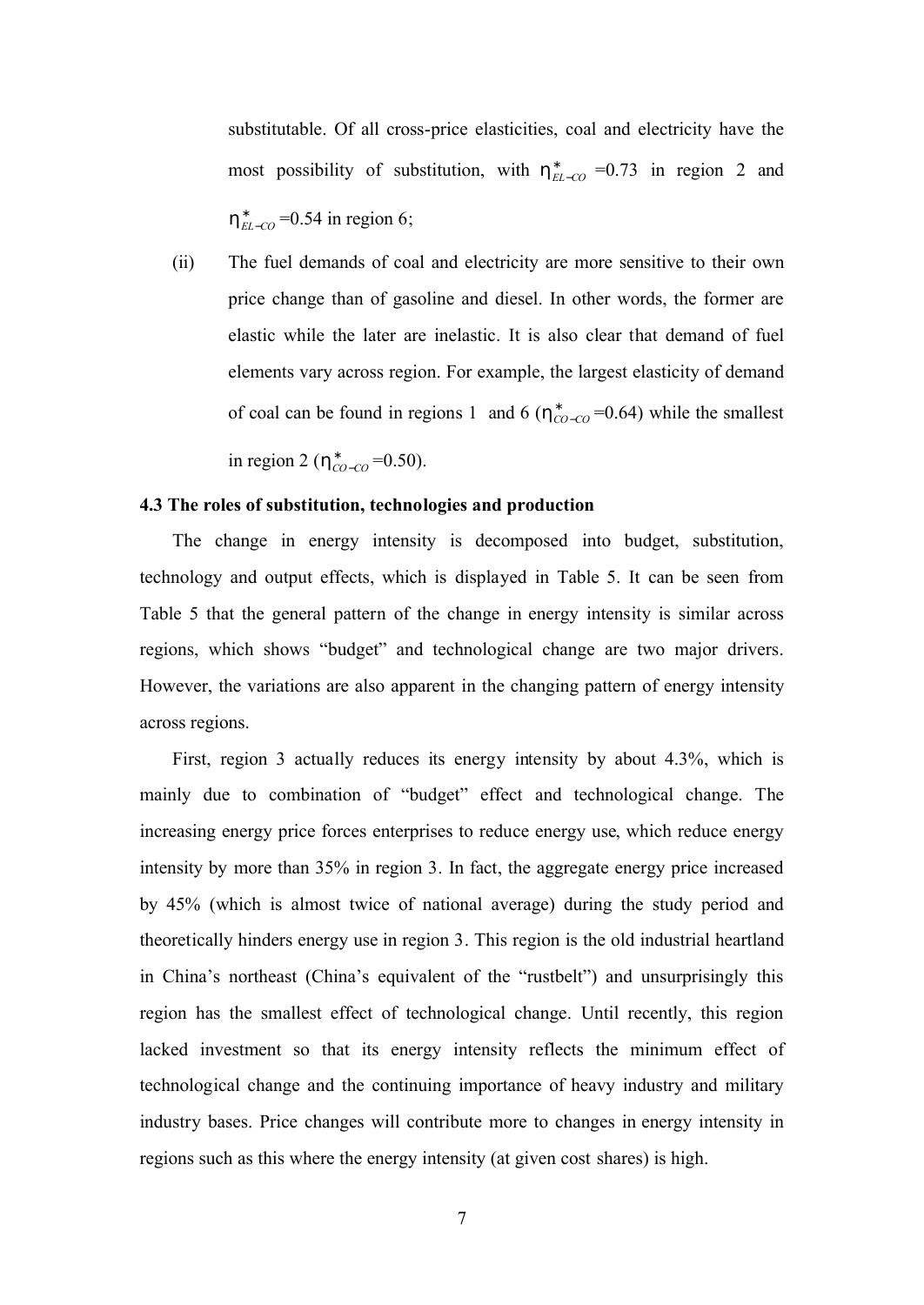Second, regions 1, 2, 5 and 7 increase their energy intensity by about 6%, while regions 4 and 6 increase twice as much as regions 1, 2, 5 and 7, which is about 13%. This mainly causes by the "budget effect". For example, the increasing energy price forces regions 4 and 6 to reduce their energy use only by about 10%, while it forces regions 1, 2, 5 and 7 to reduce their energy use by more than 15% (-24%, 15%, 22% and 17%, respectively).

 At last, the effect of the substitution of energy and labor also varies across regions. For instance, the effect of the substitution of energy makes region 3 increase its energy intensity by 9%, while it only makes region 4 increase its energy intensity by about 4%. Likewise, the effect of the substitution of labor makes region 2 reduce its energy intensity by 12%, while it only makes region 5 reduce its energy intensity by less than 4%.

#### **5. Conclusion**

We calculate the missing technological change, factor demand and interfactor and interfuel substitutability by regions in China using a new and appropriate dataset and rigorous econometric methods. In particular, we use individual fuel price data, obtained from 150 city price bureaus covering a variety of energy sources and a twostage approach, total factor cost functions and fuel share equations were estimated and the parameters used to calculate implied elasticities of substitution  $(S_{ij})$  and price elasticities ( $h_{ij}$ ) for interfactor substitution and interfuel substitution.

We decomposed regionally changing energy intensity to ascertain the driving forces of the recent increases in energy intensity. Taken together, the new results presented here provide the inputs necessary to construct informed forecasts of the potential for regional governments to adapt to the rising dependency on energy in a climate of rising fuel prices while, at the same time, attempting to minimize the effects on the environment, economic growth.

Energy is Allen substitutable for all capital and labor in all regions. Some fuel sources are substitutable, while our results suggest that others are complementary.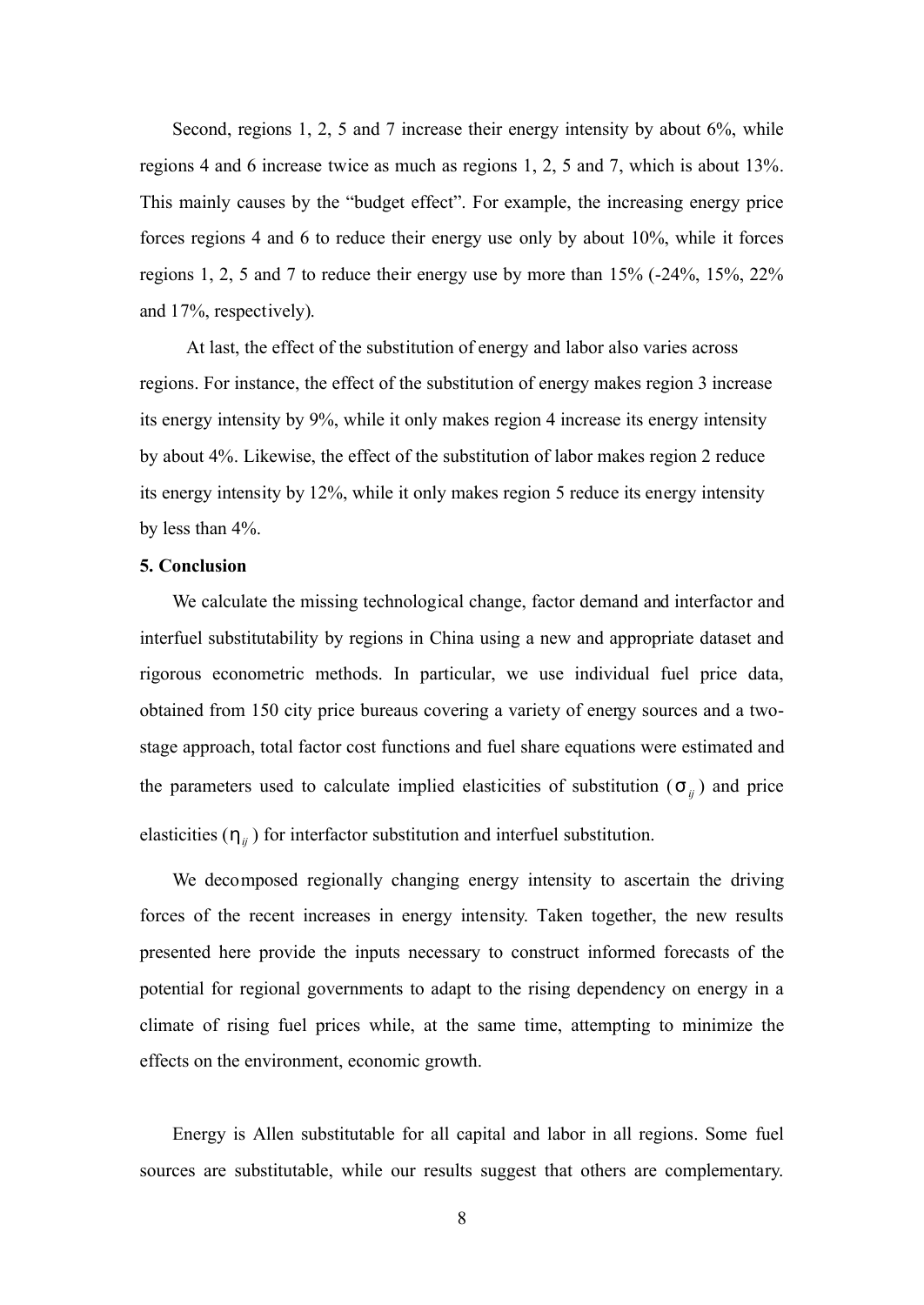Energy intensity changes are apparently different during the past five years across regions, but the major driver seems to be "budget effect" and the growth of energyintensive technologies. Whether this trend in increasing energy intensity continues or declines will be significant and important for China and the rest of the World.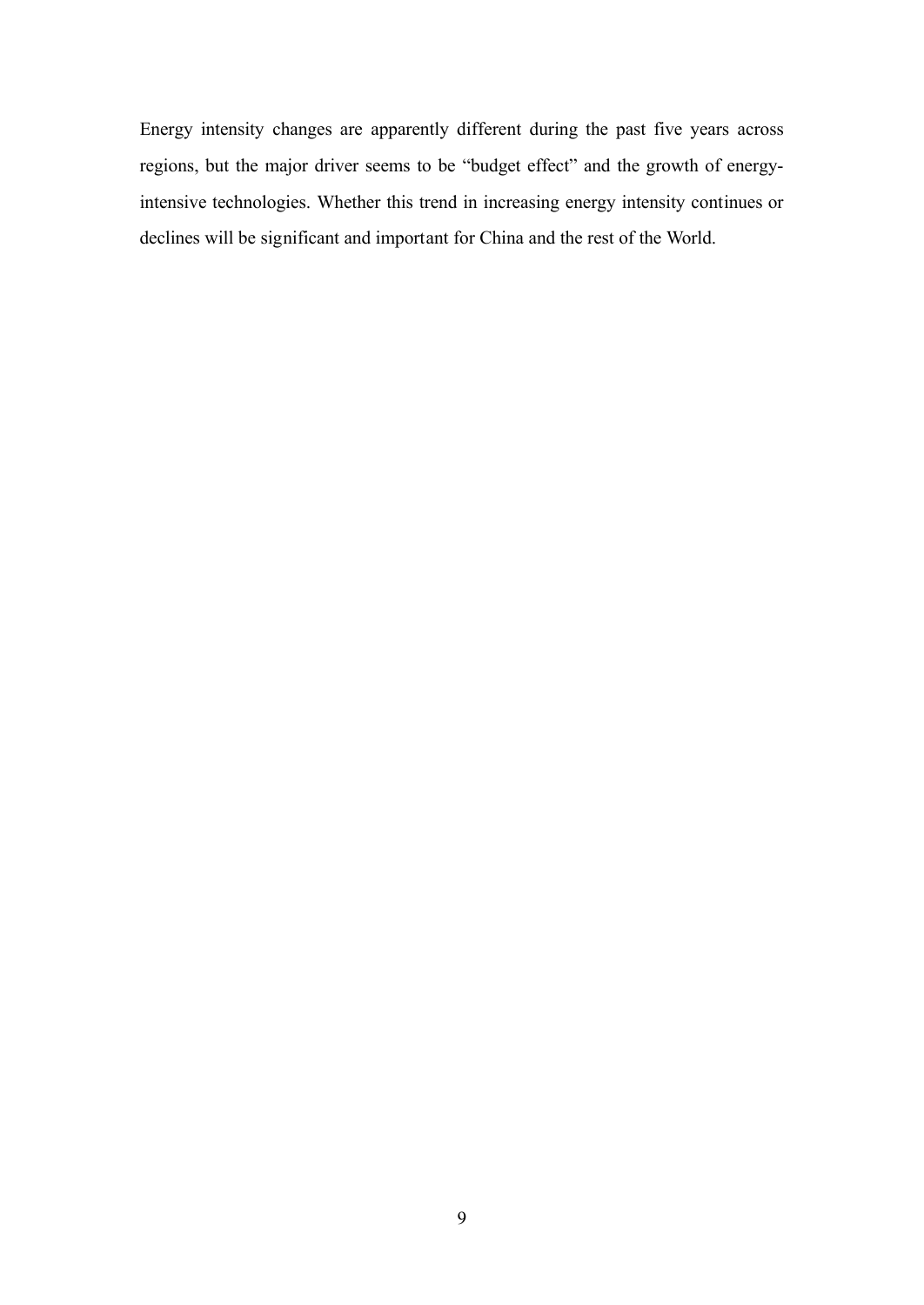|                              | Region 1                                                                                                         | Region 2                               | Region 3 | Region 4 | Region 5 | Region 6 | Region 7 |  |  |  |
|------------------------------|------------------------------------------------------------------------------------------------------------------|----------------------------------------|----------|----------|----------|----------|----------|--|--|--|
| Mean of share of factor cost |                                                                                                                  |                                        |          |          |          |          |          |  |  |  |
| $S_{E}$                      | 0.25                                                                                                             | 0.31                                   | 0.27     | 0.27     | 0.26     | 0.27     | 0.30     |  |  |  |
| $S_{K}$                      | 0.11                                                                                                             | 0.24                                   | 0.18     | 0.12     | 0.11     | 0.11     | 0.16     |  |  |  |
| $S_L$                        | 0.64                                                                                                             | 0.45                                   | 0.55     | 0.61     | 0.63     | 0.62     | 0.54     |  |  |  |
|                              |                                                                                                                  | Mean of share of aggregate energy cost |          |          |          |          |          |  |  |  |
| $S_{CO}$                     | 0.20                                                                                                             | 0.11                                   | 0.17     | 0.15     | 0.12     | 0.19     | 0.15     |  |  |  |
| $S_{GA}$                     | 0.09                                                                                                             | 0.13                                   | 0.15     | 0.10     | 0.13     | 0.12     | 0.13     |  |  |  |
| $S_{EL}$                     | 0.60                                                                                                             | 0.61                                   | 0.54     | 0.60     | 0.58     | 0.57     | 0.57     |  |  |  |
| $S_{DI}$                     | 0.12                                                                                                             | 0.15                                   | 0.16     | 0.15     | 0.17     | 0.13     | 0.14     |  |  |  |
|                              | <sup>a</sup> Region 1 includes Hebei, Shanxi, Anhui, Shandong and Henan; Region 2 includes Beijing, Tianjin, and |                                        |          |          |          |          |          |  |  |  |

Table 1. Comparison of structure of both factor cost and aggregate energy cost across regions in China, 1995-2004<sup>a</sup>

Shanghai; Region 3 includes Liaoning, Jilin and Heilongjiang; Region 4 includes Jiangsu, Zhejiang, Jiangxi and Hubei; Region 5 includes Fujian, Hunan, Guangdong, Guangxi and Hainan; Region 6 includes Chongqing, Sichuan, Shaanxi, Gansu, Guizhou and Yunnan; Region 7 includes Mongolia, Tibet (data unavailable), Qinghai, Ningxia and Xinjiang.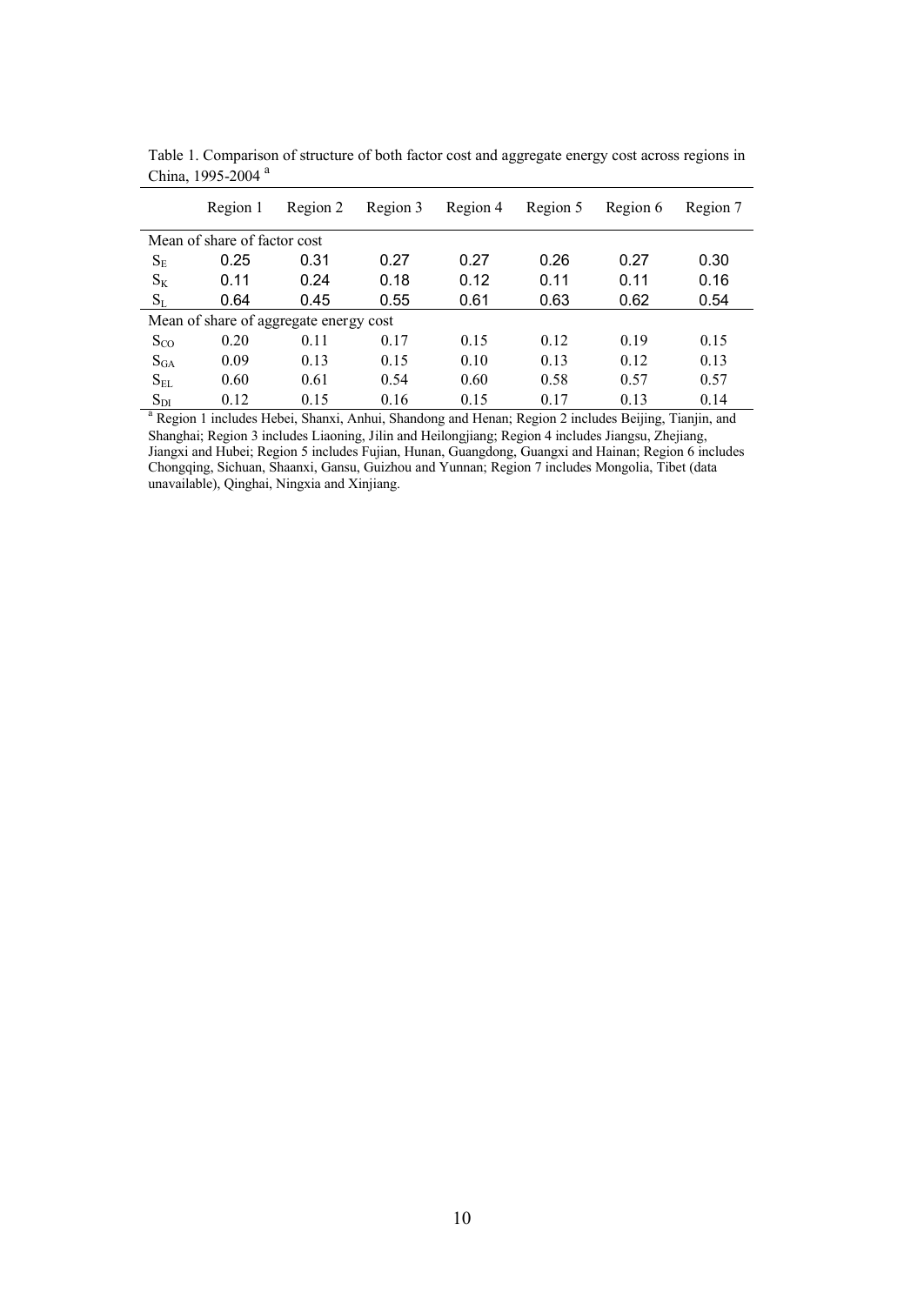|                                         | Region 1 |        | Region 2<br>Region 3 |        | Region 4 |        | Region 5 |        | Region 6 |        | Region 7 |        |         |        |
|-----------------------------------------|----------|--------|----------------------|--------|----------|--------|----------|--------|----------|--------|----------|--------|---------|--------|
|                                         | Elas     | t      | Elas                 | t      | Elas     | t      | Elas     | t      | Elas     | t      | Elas     | t      | Elas    | t      |
| $\mathbf{S}_{\textit{EE}}$              | $-1.87$  | $-6.2$ | $-1.50$              | $-7.5$ | $-1.74$  | $-6.6$ | $-1.73$  | $-6.7$ | $-1.81$  | $-6.4$ | $-1.75$  | $-6.6$ | $-1.56$ | $-7.3$ |
| $\textbf{S}_{\textit{EK}}$              | 0.72     | 1.0    | 0.90                 | 3.4    | 0.85     | 2.2    | 0.77     | 1.3    | 0.74     | 1.1    | 0.75     | 1.1    | 0.85    | 2.2    |
| $S_{EL}$                                | 0.61     | 5.2    | 0.56                 | 4.0    | 0.58     | 4.4    | 0.62     | 5.3    | 0.62     | 5.3    | 0.63     | 5.4    | 0.61    | 5.1    |
| $S_{KK}$                                | $-2.99$  | $-1.9$ | $-2.12$              | $-6.8$ | $-2.64$  | $-5.0$ | $-3.09$  | $-2.6$ | $-3.04$  | $-2.1$ | $-3.03$  | $-2.1$ | $-2.83$ | $-4.3$ |
| $S_{KL}$                                | 0.21     | 0.8    | 0.50                 | 3.1    | 0.46     | 2.6    | 0.27     | 1.1    | 0.23     | 0.9    | 0.21     | 0.8    | 0.39    | 1.9    |
| $S_{LL}$                                | $-0.28$  | $-5.1$ | $-0.64$              | $-5.9$ | $-0.44$  | $-5.9$ | $-0.33$  | $-5.5$ | $-0.30$  | $-5.3$ | $-0.31$  | $-5.3$ | $-0.46$ | $-5.9$ |
| $\mathsf{h}_{\scriptscriptstyle{E\!E}}$ | $-0.47$  | $-6.2$ | $-0.47$              | $-7.5$ | $-0.47$  | $-6.6$ | $-0.47$  | $-6.7$ | $-0.47$  | $-6.4$ | $-0.47$  | $-6.6$ | $-0.47$ | $-7.3$ |
| $h_{_{EK}}$                             | 0.08     | 1.1    | 0.21                 | 3.8    | 0.16     | 2.4    | 0.09     | 1.4    | 0.08     | 1.2    | 0.08     | 1.3    | 0.14    | 2.4    |
| $\mathsf{h}_{\scriptscriptstyle{EL}}$   | 0.39     | 5.9    | 0.25                 | 4.6    | 0.32     | 5.1    | 0.38     | 6.1    | 0.39     | 6.0    | 0.39     | 6.2    | 0.33    | 5.9    |
| $\mathsf{h}_{\scriptscriptstyle{K\!E}}$ | 0.18     | 1.1    | 0.28                 | 3.8    | 0.23     | 2.4    | 0.21     | 1.4    | 0.19     | 1.2    | 0.20     | 1.3    | 0.25    | 2.4    |
| $h_{\tiny{KK}}$                         | $-0.32$  | $-1.4$ | $-0.50$              | $-4.9$ | $-0.48$  | $-3.6$ | $-0.37$  | $-1.8$ | $-0.34$  | $-1.5$ | $-0.33$  | $-1.5$ | $-0.46$ | $-3.1$ |
| $h_{_{KL}}$                             | 0.14     | 0.9    | 0.23                 | 3.3    | 0.25     | 2.8    | 0.16     | 1.2    | 0.14     | 1.0    | 0.13     | 0.9    | 0.21    | 2.1    |
| $\mathsf{h}_{\scriptscriptstyle{L\!E}}$ | 0.16     | 5.9    | 0.17                 | 4.6    | 0.16     | 5.1    | 0.17     | 6.1    | 0.16     | 6.0    | 0.17     | 6.2    | 0.18    | 5.9    |
| $h_{\overline{\scriptscriptstyle L}K}$  | 0.02     | 0.9    | 0.12                 | 3.3    | 0.08     | 2.8    | 0.03     | 1.2    | 0.03     | 1.0    | 0.02     | 0.9    | 0.06    | 2.1    |
| $h_{LL}$                                | $-0.18$  | $-5.1$ | $-0.29$              | $-5.9$ | $-0.24$  | $-5.9$ | $-0.20$  | $-5.5$ | $-0.19$  | $-5.3$ | $-0.19$  | $-5.3$ | $-0.25$ | $-5.9$ |

Table 2. Implied elasticities of substitution (S<sub>*ij*</sub>) and price elasticities ( $h$ <sub>*ij*</sub>) of factor demand for the interfactor substitution for the regional aggregate economy from equations (7) and (8)

Note: E denotes aggregate energy, K denotes capital and L denotes labour. Elasticities are calculated at the mean of each factor share. Regional classification refers to table 1.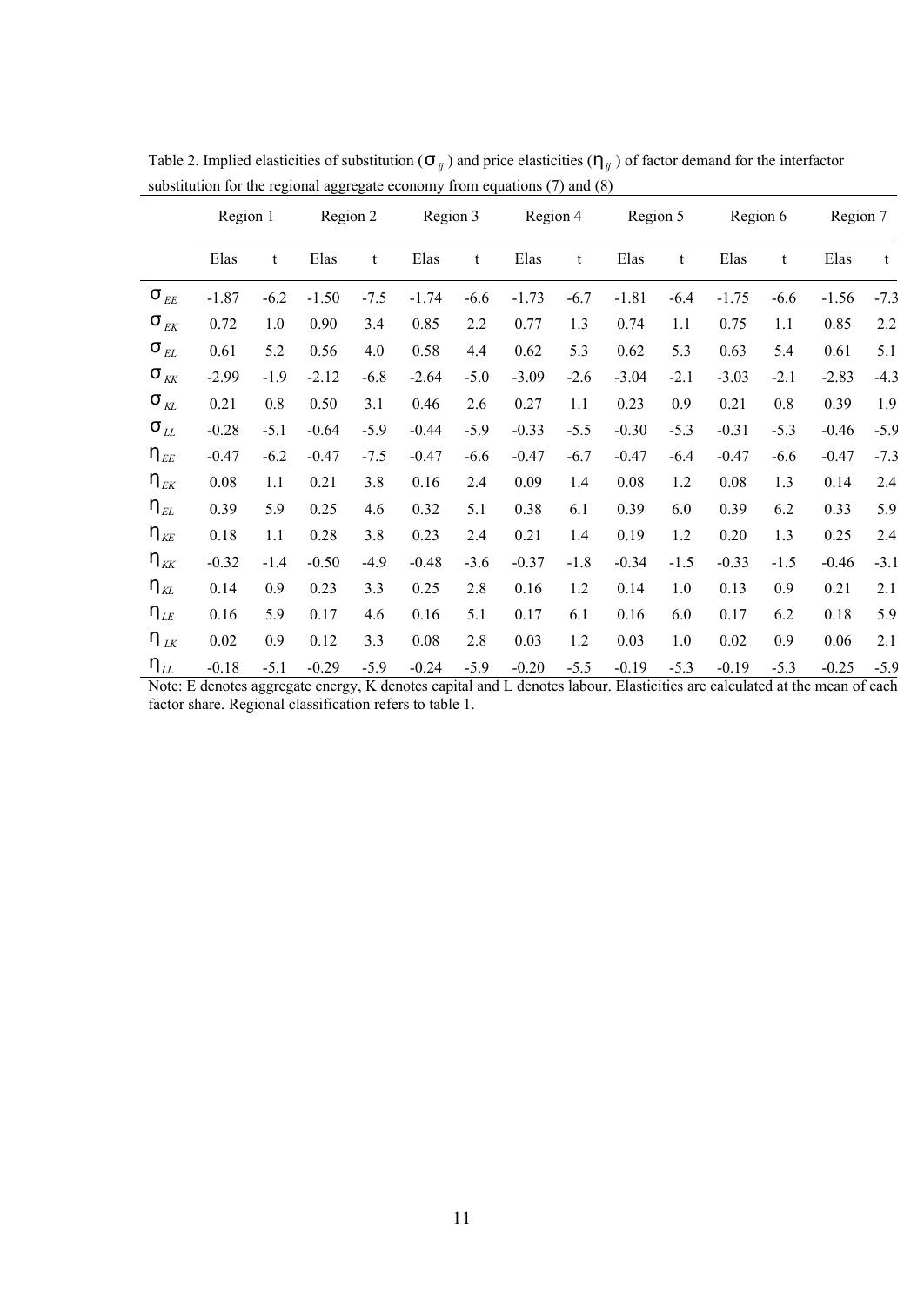| of the regional aggregate economy from equations (7) and (8) $\prime$ | Region 1 |                | Region 2 |                                         | Region 3 |                            | Region 4 |              | Region 5 |                                          | Region 6 |                                          | Region 7 |                       |
|-----------------------------------------------------------------------|----------|----------------|----------|-----------------------------------------|----------|----------------------------|----------|--------------|----------|------------------------------------------|----------|------------------------------------------|----------|-----------------------|
|                                                                       | Elas     | $\mathbf t$    | Elas     | t                                       | Elas     | $\mathbf t$                | Elas     | $\mathbf{t}$ | Elas     | $\mathbf T$                              | Elas     | t                                        | Elas     | $\mathbf T$           |
| $\mathsf{S}_{\mathit{CO-CO}}$                                         | $-2.71$  | $-6.0$         | $-3.88$  | $-2.7$                                  | $-3.19$  | $-4.8$                     | $-3.47$  | $-4.1$       | $-3.80$  | $-3.1$                                   | $-2.84$  | $-5.7$                                   | $-3.35$  | $-4.4$                |
| $\mathbf{S}_{CO-GA}$                                                  | $-0.89$  | $-1.6$         | $-1.32$  | $-1.9$                                  | $-0.43$  | $-1.0$                     | $-1.28$  | $-1.9$       | $-1.26$  | $-1.9$                                   | $-0.51$  | $-1.2$                                   | $-0.72$  | $-1.4$                |
| $\mathbb{S}_{\textit{CO-EL}}$                                         | 1.38     | 9.6            | 1.66     | 6.7                                     | 1.52     | 7.7                        | 1.52     | 7.7          | 1.65     | 6.7                                      | 1.43     | 8.9                                      | 1.52     | 7.7                   |
| $\mathbb{S}_{\textit{CO-DI}}$                                         | $-1.51$  | $-2.8$         | $-2.68$  | $-3.4$                                  | $-1.36$  | $-2.7$                     | $-1.80$  | $-3.0$       | $-2.03$  | $-3.1$                                   | $-1.42$  | $-2.7$                                   | $-1.79$  | $-3.0$                |
| $\textsf{S}_{\textit{GA}-\textit{GA}}$                                | $-0.40$  | $-0.1$         | $-2.02$  | $-1.5$                                  | $-2.13$  | $-1.9$                     | $-1.26$  | $-0.6$       | $-1.94$  | $-1.3$                                   | $-1.83$  | $-1.1$                                   | $-2.02$  | $-1.5$                |
| $\mathbb{S}_{\textit{GA-EL}}$                                         | 0.49     | 1.9            | 0.65     | 3.7                                     | 0.64     | $3.5$                      | 0.55     | 2.4          | 0.62     | 3.2                                      | 0.59     | 2.8                                      | 0.63     | 3.3                   |
| $S_{GA-DI}$                                                           | $-0.49$  | $-0.3$         | 0.14     | 0.1                                     | 0.28     | 0.3                        | $-0.06$  | $0.0\,$      | 0.21     | 0.2                                      | $-0.04$  | $0.0\,$                                  | 0.12     | 0.1                   |
| $\text{S}_{\textit{EL-EL}}$                                           | $-0.65$  | $-7.7$         | $-0.61$  | $-7.6$                                  | $-0.84$  | $-8.0$                     | $-0.64$  | $-7.7$       | $-0.69$  | $-7.8$                                   | $-0.74$  | $-7.8$                                   | $-0.72$  | $-7.8$                |
| $\textsf{S}_{\textit{EL-DI}}$                                         | 0.65     | 2.5            | 0.72     | 3.4                                     | 0.70     | 3.1                        | 0.72     | 3.5          | 0.74     | 3.8                                      | 0.66     | 2.7                                      | 0.69     | 3.0                   |
| $\textsf{S}_{\textit{DI-DI}}$                                         | $-0.21$  | $\verb!='   a$ | $-0.99$  | $\overline{\phantom{a}}^{\phantom{a}a}$ | $-1.16$  | $\overline{\phantom{a}}^a$ | $-1.05$  | $\_$ a $\,$  | $-1.25$  | $\overline{\phantom{a}}^{\phantom{a}}$ a | $-0.65$  | $\overline{\phantom{a}}^{\phantom{a}}$ a | $-0.91$  | $\_$ a $\,$           |
| $h_{\text{CO-CO}}$                                                    | $-0.55$  | $-6.0$         | $-0.44$  | $-2.7$                                  | $-0.53$  | $-4.8$                     | $-0.51$  | $-4.1$       | $-0.46$  | $-3.1$                                   | $-0.54$  | $-5.7$                                   | $-0.52$  | $-4.4$                |
| $h_{CO-GA}$                                                           | $-0.18$  | $-3.6$         | $-0.15$  | $-1.7$                                  | $-0.07$  | $-1.2$                     | $-0.19$  | $-2.7$       | $-0.15$  | $-1.9$                                   | $-0.10$  | $-1.8$                                   | $-0.11$  | $-1.7$                |
| $h_{\textit{CO-EL}}$                                                  | 0.28     | 3.2            | 0.19     | 1.2                                     | 0.25     | 2.4                        | 0.22     | 1.9          | 0.20     | 1.4                                      | 0.27     | 3.0                                      | 0.24     | 2.1                   |
| $h_{_{CO-DI}}$                                                        | $-0.31$  | $-4.6$         | $-0.31$  | $-2.6$                                  | $-0.23$  | $-2.8$                     | $-0.26$  | $-2.9$       | $-0.25$  | $-2.2$                                   | $-0.27$  | $-3.9$                                   | $-0.28$  | $-3.2$                |
| $h_{\rm G4-CO}$                                                       | $-0.08$  | $-0.7$         | $-0.17$  | $-2.2$                                  | $-0.06$  | $-0.9$                     | $-0.13$  | $-1.3$       | $-0.16$  | $-1.9$                                   | $-0.06$  | $-0.7$                                   | $-0.09$  | $-1.2$                |
| $h_{\textit{GA}-\textit{GA}}$                                         | $-0.04$  | $-0.1$         | $-0.26$  | $-1.5$                                  | $-0.31$  | $-1.9$                     | $-0.13$  | $-0.6$       | $-0.24$  | $-1.3$                                   | $-0.22$  | $-1.1$                                   | $-0.26$  | $-1.5$                |
| $h_{\rm \scriptscriptstyle GA-EL}$                                    | $0.04\,$ | 0.3            | 0.09     | $0.8\,$                                 | 0.09     | 1.0                        | 0.06     | 0.4          | $0.08\,$ | 0.7                                      | 0.07     | 0.6                                      | 0.08     | $0.8\,$               |
| $h_{\rm \scriptscriptstyle GA-DI}$                                    | $-0.04$  | $-0.2$         | 0.02     | 0.1                                     | 0.04     | 0.3                        | $-0.01$  | 0.0          | 0.03     | 0.2                                      | $0.00\,$ | $0.0\,$                                  | 0.02     | 0.1                   |
| $h_{\textit{EL-CO}}$                                                  | 0.83     | 28.4           | 1.02     | 35.8                                    | 0.81     | 24.9                       | 0.92     | 31.6         | 0.96     | 32.2                                     | 0.81     | 26.1                                     | 0.87     | 28.<br>$\tau$         |
| $h$ <sub><i>EL</i>-<i>GA</i></sub>                                    | 0.29     | 12.3           | 0.40     | 17.3                                    | 0.34     | 13.0                       | 0.33     | 14.1         | 0.36     | 14.9                                     | 0.33     | 13.3                                     | 0.36     | 14.<br>6              |
| $h_{\scriptscriptstyle EL-EL}$                                        | $-0.39$  | $-7.7$         | $-0.37$  | $-7.6$                                  | $-0.45$  | $-8.0$                     | $-0.39$  | $-7.7$       | $-0.40$  | $-7.8$                                   | $-0.42$  | $-7.8$                                   | $-0.41$  | $-7.8$                |
| $h$ <sub><i>EL-DI</i></sub>                                           | 0.39     | 12.3           | 0.44     | 14.3                                    | 0.37     | 10.6                       | 0.43     | 13.7         | 0.43     | 13.3                                     | 0.37     | 11.2                                     | 0.40     | 12.<br>$\overline{0}$ |
| $h_{\text{DI-CO}}$                                                    | $-0.18$  | $-1.7$         | $-0.40$  | $-4.4$                                  | $-0.22$  | $-2.5$                     | $-0.27$  | $-3.1$       | $-0.34$  | $-4.3$                                   | $-0.19$  | $-1.9$                                   | $-0.26$  | $-2.8$                |
| $h_{DI-GA}$                                                           | $-0.06$  | $-0.4$         | 0.02     | 0.2                                     | 0.04     | 0.3                        | $-0.01$  | $-0.1$       | 0.04     | 0.3                                      | $0.00\,$ | 0.0                                      | 0.02     | 0.1                   |
| $h_{\text{DI-EL}}$                                                    | 0.08     | 0.5            | 0.11     | 0.8                                     | 0.11     | 0.9                        | 0.11     | 0.9          | 0.12     | 1.1                                      | 0.09     | 0.6                                      | 0.10     | 0.8                   |
| $h_{\frac{DI-DI}{}}$                                                  | $-0.03$  | $\verb!_-$ a   | $-0.15$  | $\overline{\phantom{a}}^a$              | $-0.18$  | $\_$ a $\,$                | $-0.16$  | $\_$ a $\,$  | $-0.21$  | $\_$ a $\,$                              | $-0.09$  | $\_$ a $\,$                              | $-0.13$  | $\_$ a $\,$           |

Table 3. Implied elasticities of substitution  $(S_{ij})$  and the price elasticities  $(h_{ij})$  of fuel demand for the interfuel substitution of the regional aggregate economy from equations (7) and (8)  $^{\circ}$ 

Note: CO, GA, EL and DI denote coal, gasoline, electricity and diesel, respectively; elasticities are calculated at the mean of each share. Regional

classification refers to Table 1. a Due to adding up, no statistical tests were given for them.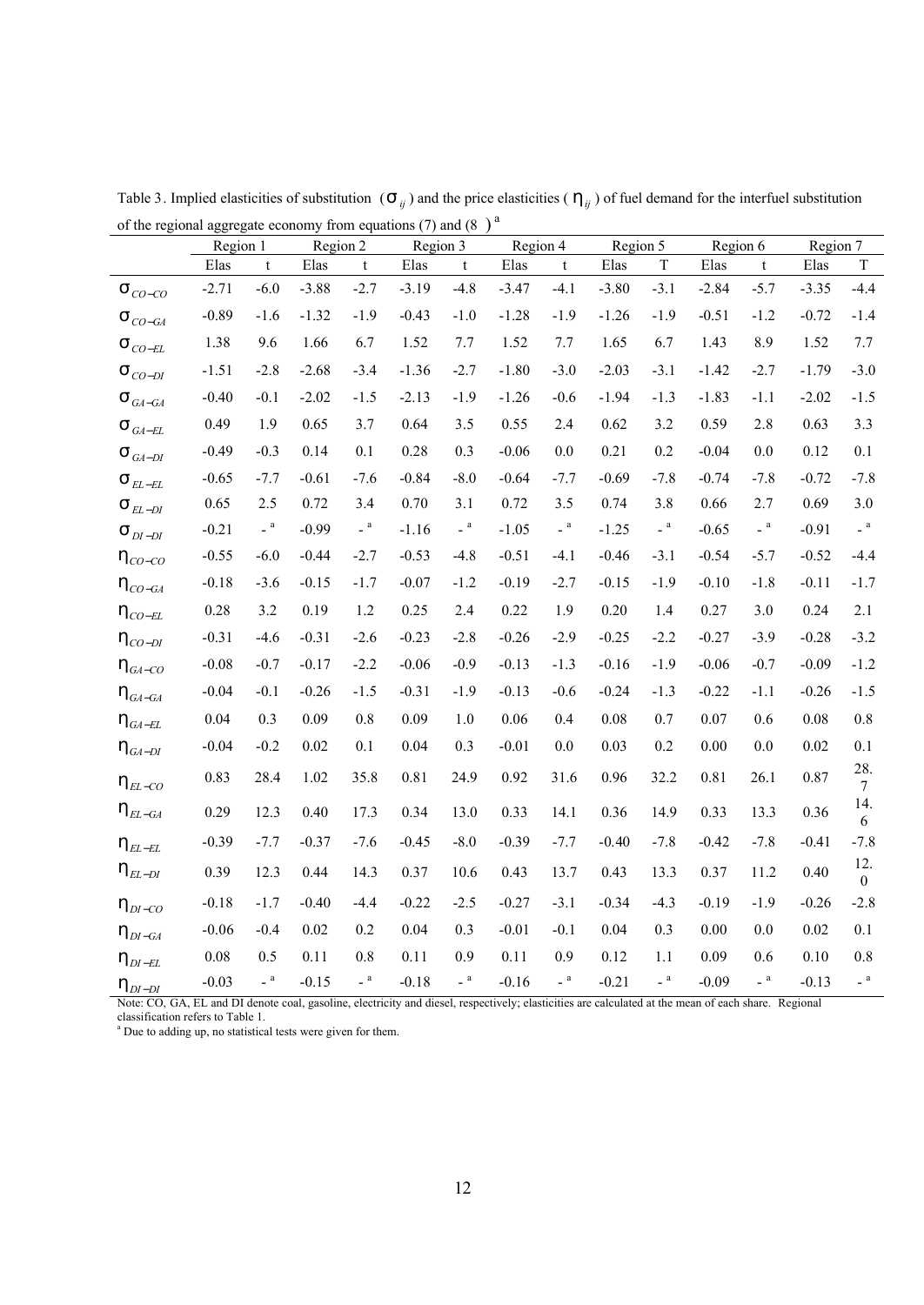|                                 | Region 1 | Region 2 | Region 3 | Region 4 | Region 5 | Region 6 | Region 7 |
|---------------------------------|----------|----------|----------|----------|----------|----------|----------|
| $h^*_{CO-CO}$                   | $-0.64$  | $-0.50$  | $-0.61$  | $-0.58$  | $-0.52$  | $-0.64$  | $-0.59$  |
| $h^*_{CO-GA}$                   | $-0.27$  | $-0.20$  | $-0.15$  | $-0.26$  | $-0.21$  | $-0.19$  | $-0.18$  |
| $h^*_{CO-EL}$                   | 0.18     | 0.14     | 0.17     | 0.15     | 0.14     | 0.18     | 0.16     |
| $h^*_{CO-DI}$                   | $-0.40$  | $-0.36$  | $-0.30$  | $-0.33$  | $-0.31$  | $-0.36$  | $-0.35$  |
| $h_{GA-CO}^*$                   | $-0.12$  | $-0.23$  | $-0.13$  | $-0.18$  | $-0.22$  | $-0.12$  | $-0.15$  |
| $h_{GA-GA}^*$                   | $-0.08$  | $-0.32$  | $-0.38$  | $-0.18$  | $-0.30$  | $-0.27$  | $-0.32$  |
| $\textsf{h}^*_{\textit{GA-EL}}$ | 0.00     | 0.02     | 0.02     | 0.01     | 0.02     | 0.01     | 0.02     |
| $h_{GA-DI}^*$                   | $-0.09$  | $-0.04$  | $-0.03$  | $-0.05$  | $-0.03$  | $-0.06$  | $-0.05$  |
| $h_{\textit{EL-CO}}^*$          | 0.55     | 0.73     | 0.56     | 0.63     | 0.69     | 0.54     | 0.60     |
| $h_{\textit{EL-GA}}^*$          | 0.01     | 0.11     | 0.09     | 0.05     | 0.09     | 0.07     | 0.09     |
| $h_{\mathit{EL-EL}}^*$          | $-0.67$  | $-0.66$  | $-0.70$  | $-0.67$  | $-0.68$  | $-0.69$  | $-0.68$  |
| $h_{\textit{EL-DI}}^*$          | 0.11     | 0.15     | 0.12     | 0.15     | 0.16     | 0.11     | 0.13     |
| $h_{DI-CO}^*$                   | $-0.24$  | $-0.47$  | $-0.29$  | $-0.34$  | $-0.42$  | $-0.25$  | $-0.33$  |
| $h_{DI-GA}^*$                   | $-0.12$  | $-0.05$  | $-0.03$  | $-0.08$  | $-0.04$  | $-0.07$  | $-0.05$  |
| $h^*_{\text{DI-EL}}$            | 0.02     | 0.04     | 0.04     | 0.04     | 0.05     | 0.03     | 0.03     |
| $h_{DI-DI}^*$                   | $-0.08$  | $-0.22$  | $-0.26$  | $-0.23$  | $-0.29$  | $-0.15$  | $-0.20$  |

Table 4. Total own- and cross-price elasticities ( $h_{ij}^*$ ) of fuel demand for the interfuel substituti on of the regional aggregate economy from equation (9)

Note: CO, GA, EL and DI d enote coal, gasoline, electricity and diesel, respectively; elasticities are calculated at th e mean of each fuel share. Regional classification refers to Table 1.